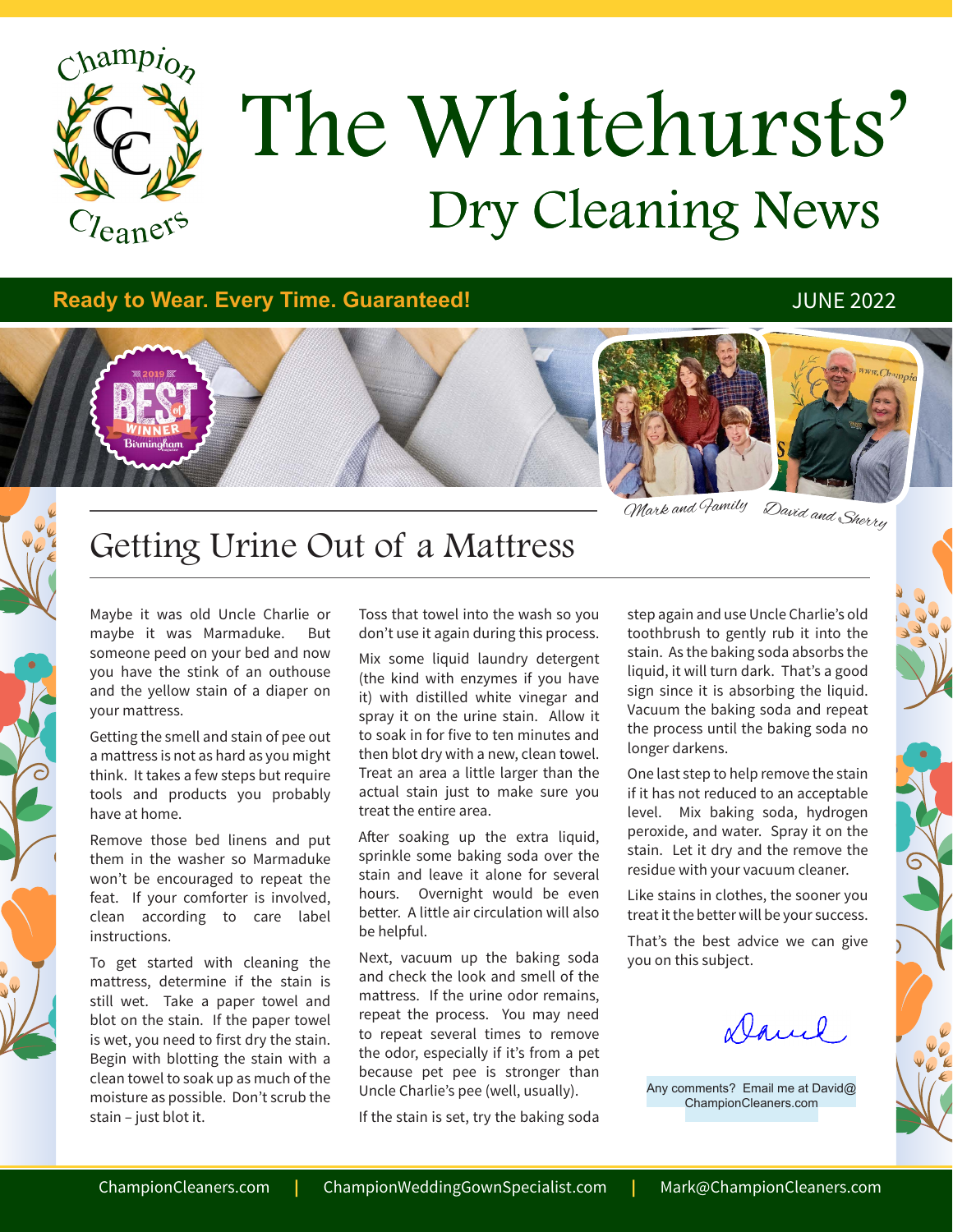

#### **Burning The Midnight Oil**



Meaning: To work late into the night. Originally this was by the light of an oil lamp or candle. More recently, the phrase is used figuratively, alluding back its use before electric lighting.

**Origin:** The English author Francis Quarles wrote in Emblemes, 1635:Wee spend our mid-day sweat, or mid-night oyle;Wee tyre the night in thought; the day in toyle.

At that time there was a verb for working late by candlelight - elucubrate. Henry Cockeram

defined that in his The English dictionarie, or an interpreter of hard English words, 1623: "Elucubrate, to doe a thing by candlelight." Clearly, we no longer have much call for that word and it has fallen out of use. Although it is probably some years since anyone needed to do it in reality the phrase 'burning the midnight oil' is still in everyday use. Porter Wagoner and Dolly Parton released an album called The Right Combination/ Burning the Midnight Oil, in 1972.

### **Well, butter my butt and call me a biscuit!**

Meaning: An expression of astonishment upon learning something unbelievable (usually positive).

**Origin:** No one knows who first said this. But one thing we do know--it's from the South. Here are some more colorful southern sayings: "Paint me green and call me a cucumber." "Slap me with bread and call me a sandwich. " "Pin my tail and call me a donkey." "Fry me in butter and call me a catfish." "Saddle my back and call me a horse!"



#### **Bees Knees**

Meaning: Sweet and good. "You bought me a coffee? You're the bee's knees!"

**Origin:** The phrase "the bee's knees", meaning "the height of excellence", became popular in the U.S. in the 1920s, along with "the cat's whiskers" (possibly from the use of these in radio crystal sets), "the cat's pajamas" (pajamas were still new enough to be daring), and similar phrases that didn't endure: "the eel's ankle", "the elephant's instep", "the snake's hip" and "the capybara's spats". The phrase's actual origin has not been determined, but several theories include "b's and e's" (short for "be-alls and end-alls") and a corruption of "business" ("It's the beezness.").



### **CHAMPION CLEANERS**

**VOTED BEST OF ... Birmingham Vestavia Hills Hoover Mountain Brook Shelby County**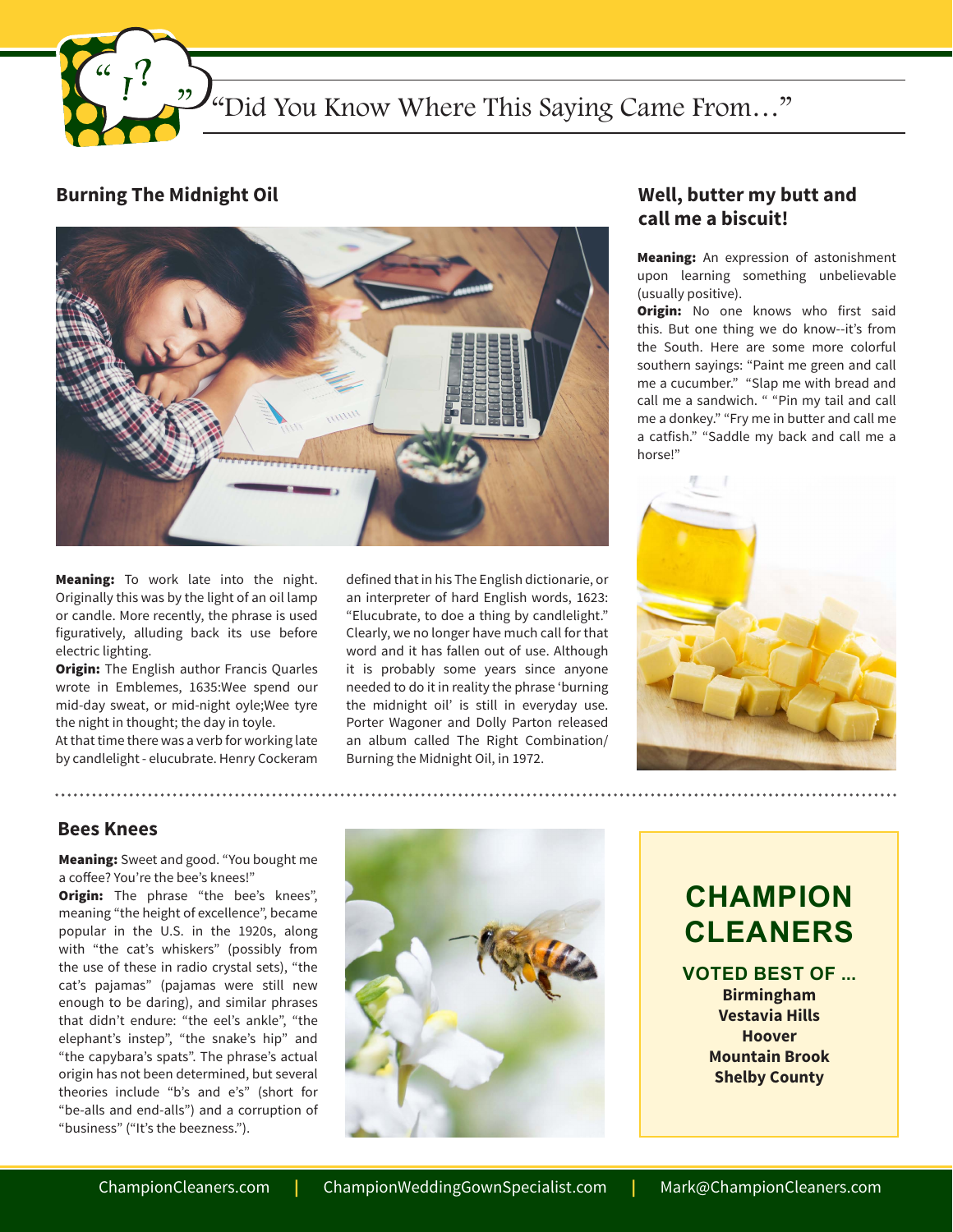

## Happy Father's Day



Father's Day was founded in Spokane, Washington at the YMCA in 1910 by Sonora Smart Dodd, who was born in Arkansas. Its first celebration was in the Spokane YMCA on June 19, 1910. Her father, the Civil War veteran William Jackson Smart, was a single parent who raised his six children there.

The idea of a special day to honor fathers and celebrate fatherhood inspired by the American Mother's Day celebrations to plan a day to honor fathers.

### WE RECYCLE HANGERS

**Did you know that there is a hanger shortage in the USA? And did you know that we recycle hangers?** 

Rather than throw them out to be taken to the land fill, please return your unneeded hangers and we will reuse your hangers. We would appreciate if you world sort them into like kinds to help with this conservation effort.



**WE ARE AN OFFICIAL CORPORATE PARTNER OF SAMFORD ATHLETICS**